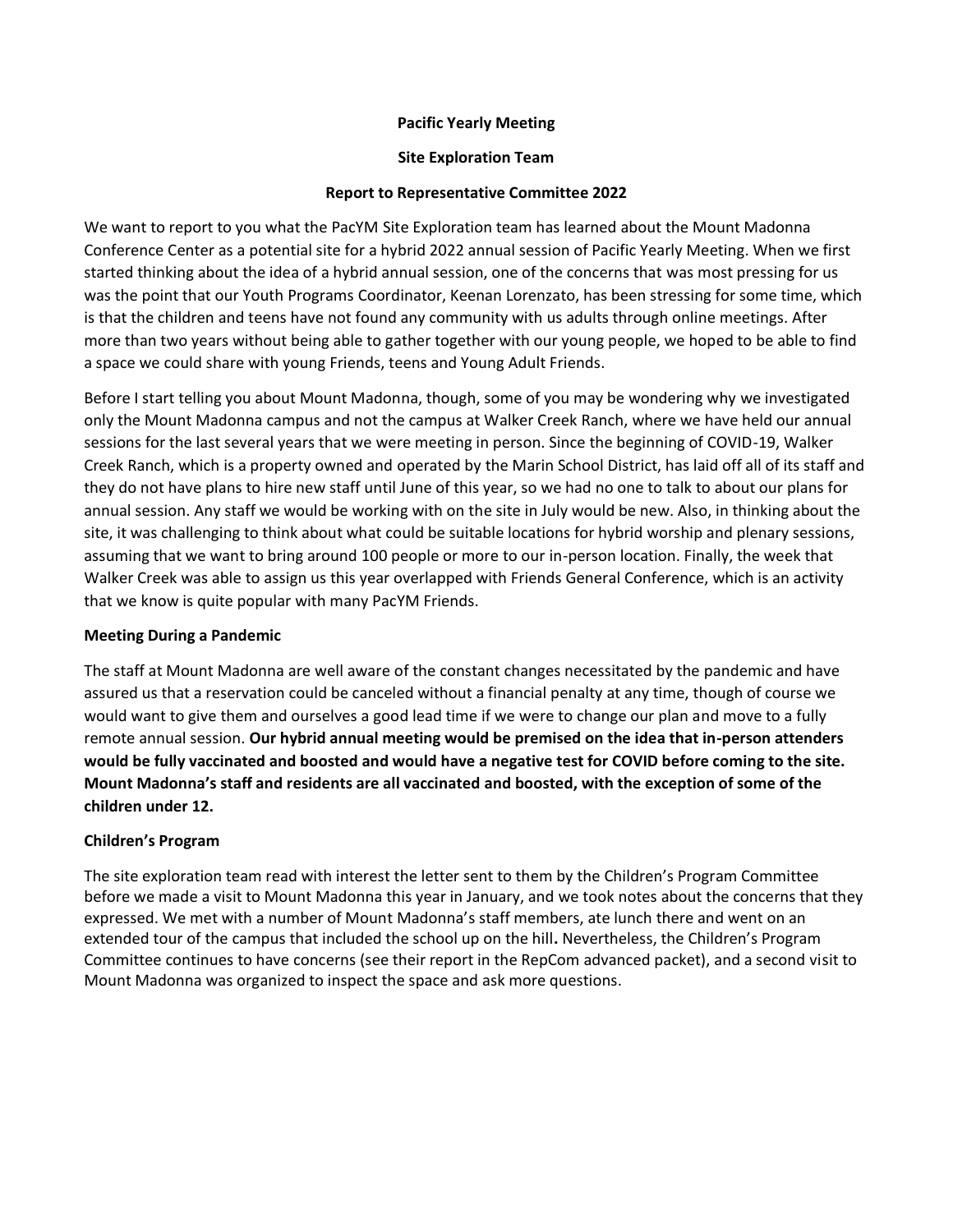#### **JYM**

JYM's need to gather in person is fundamental to its structure and success. At Mount Madonna the JYM would be in the Orchard House, near the Dining Hall, with camping space available in the field below the dining hall as it has been in other years at Mount Madonna. The Orchard House has a nice, open space that looks out onto a deck with a view over the valley.

### **Exploration Committee**

Those who visited the campus in January 2022 included Laura Magnani (PacYM Clerk), Keenan Lorenzato (Youth Programs Coordinator), Jay Cash (PacYM Ministry member and Hybrid Meeting Specialist), and Heather Levien (PacYM Assistant to the Clerk); and Bronwen Hillman (PacYM Admin Assistant and Arrangements Clerk) and Sandy Kewman (Past PacYM Clerk) were present electronically.

#### **Costs**

We went on a tour of the campus that included a lot of places that people might choose to stay indoors and places suitable for camping. The cost of the facility is higher than we have been paying, but we will continue with our policy of "paying as led," and the Finance Committee assures us that we have the funds to cover the costs. Similarly, there will be costs for the hybrid capabilities, and we hope that Friends attending on Zoom will be able to help with that. But all of us will pay what we can and know that the community is prioritizing our coming together. Two of the buildings that we previously used for the Children's Program, Farmhouse & Farmhouse Annex, would be available to us, and we were able to look in at the Farmhouse, which is much as it was in 2013.

#### **Food**

We had an extended discussion with Mount Madonna staff about food and the issues that our community had the last time that we had an annual session there. She was sorry to hear that we'd had so many difficulties. The Mount Madonna community still remembers our community with great fondness. As a spiritual community, they do seem to be making a real effort to reach out to us and engage on those issues that were upsetting to people in the past. Savita had, before we arrived, negotiated for us to be able to bring our own snacks for the Children's and Teen Programs, so long as no meat or fish products are involved. The Site Exploration Committee was offered a snack that had a very extensive array of options, including crackers, nut butters, nuts, fruit, cheese, hummus, cookies, coffee and tea. Likewise, the noon meal that they served us had a large variety of vegetarian options for protein. For those of us who remember the bread baked on site, we can confirm it is still most scrumptious.

On the second visit, on February 18, members of the team were able to ask again about the possibility of having a kitchen available for those who have special dietary needs and were assured that the kitchen in the Seminar House can be used for this purpose. Laura Magnani also asked whether it might be possible to have the café open, since so many of people attending annual session enjoyed being able to purchase snacks in addition to their meals. They are open to considering opening it for us.